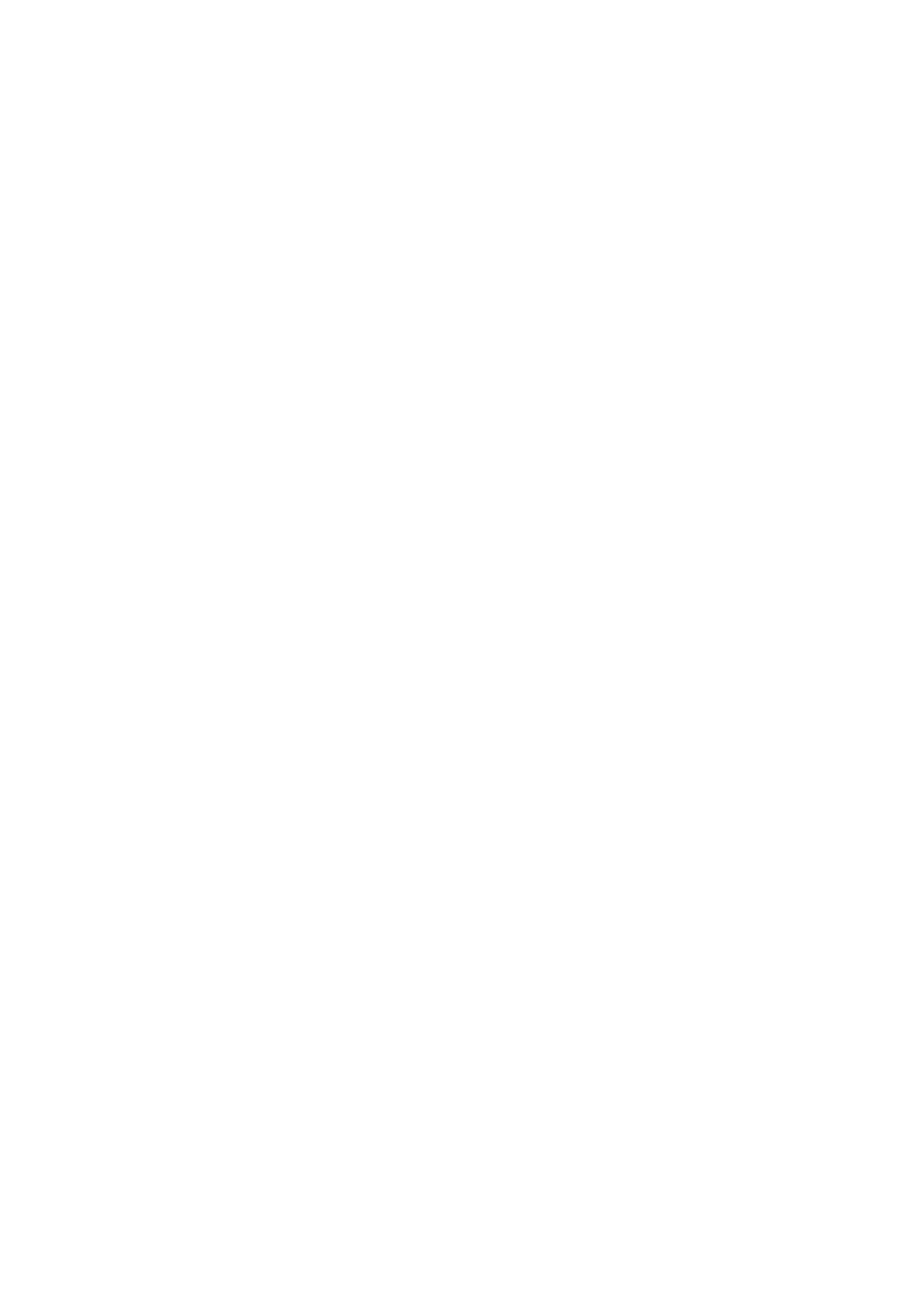| Environmental conditions flue gas/air damper 668M2200 (aluminium housing) |                                  |                             |  |  |
|---------------------------------------------------------------------------|----------------------------------|-----------------------------|--|--|
| <b>Operation</b>                                                          | permissible<br>temperature range | $-20$ +100 °C / -4  +212 °F |  |  |
| <b>Transport</b>                                                          | permissible<br>temperature range | $-20$ +60 °C / -4  +140 °F  |  |  |
| <b>Storage</b>                                                            | permissible<br>temperature range | $-20$ +60 °C / -4  +140 °F  |  |  |

### *NOTICE*

The limits of the technical data must be strictly adhered to.

### *NOTICE*

The flue gas/air damper is not suitable for pure hydrogen (> 98 %) or pure oxygen.



*Fig. 3 Flue gas/air damper mounted on actuator 668M20... with Internal square*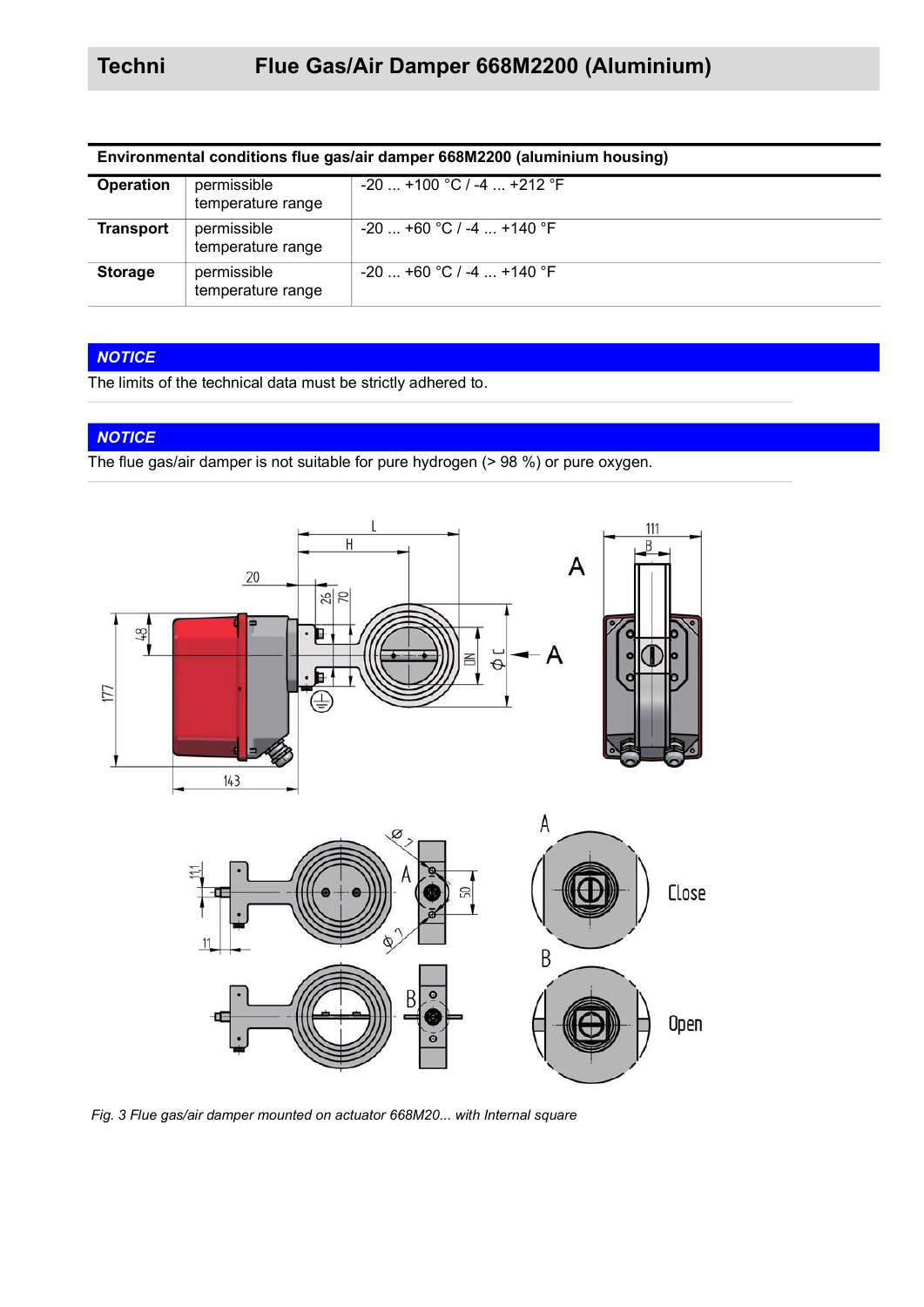

*Fig. 4 Flue gas/air damper with console and coupling mounted on actuator controlled by BT300 662R500..., with output shaft*



*Fig. 5 Flue gas/air damper with console and coupling mounted on actuator 20 Nm 662R2111, with output shaft*



*Fig. 6 Flue gas/air damper with console and coupling mounted on actuator Ex 662R214..., with output shaft*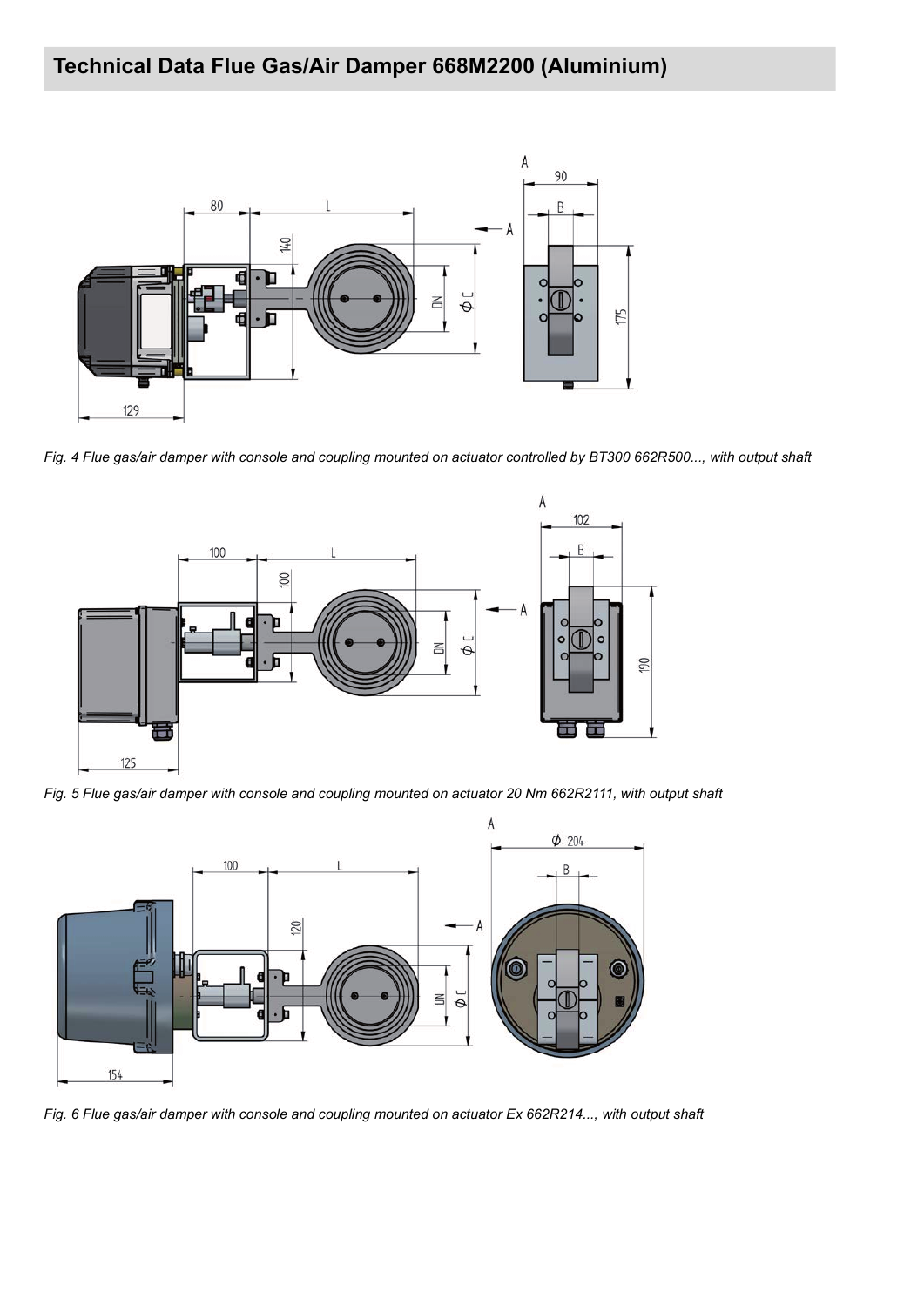| <b>Type not linear</b> | <b>DN</b> | L<br>(mm" in) | ØC<br>(mm" in) | B<br>(mm" in) | Weight<br>(kg/lb) | <b>Material</b> |
|------------------------|-----------|---------------|----------------|---------------|-------------------|-----------------|
| 668M2200/040/  /B30    | 40        | 155/6.10      | 87/3.43        | 30/1.18       | 0.7/1.54          | Aluminium       |
| 668M2250/040/  /B30    | 40        | 152/5.98*     | 77/3.03        | 30/1.18       | 1.56/3.44         | Grey cast iron  |
| 668M2210/040/  /B30    | 40        | 155/6.10*     | 87/3.43        | 30/1.18       | 1.75/3.86         | Stainless steel |
| 668M2200/040/  /B40    | 40        | 155/6.10      | 87/3.43        | 40/1.57       | 0.85/1.87         | Aluminium       |
| 668M2210/040/  /B40    | 40        | 155/6.10*     | 87/3.43        | 40/1.57       | 2.25/4.96         | Stainless steel |
|                        |           |               |                |               |                   |                 |
| 668M2200/050/  /B30    | 50        | 165/6.5       | 97/3.82        | 30/1.18       | 0.8/1.76          | Aluminium       |
| 668M2205/050  /B30     | 50        | 162/6.38*     | 87/3.43        | 30/1.18       | 1.75/3.86         | Grey cast iron  |
| 668M2210/050  /B30     | 50        | 165/6.5*      | 97/3.82        | 30/1.18       | 2/4.4             | Stainless steel |
| 668M2200/050/  /B40    | 50        | 165/6.5       | 97/3.82        | 40/1.57       | 1/2.2             | Aluminium       |
| 668M2210/050/ /B40     | 50        | 165/6.5*      | 97/3.82        | 40/1.57       | 2.25/4.96         | Stainless steel |
|                        |           |               |                |               |                   |                 |
| 668M2200/065/  /B30    | 65        | 183/7.2       | 117/4.61       | 30/1.18       | 1/2.2             | Aluminium       |
| 668M2205/065/  /B30    | 65        | 179/7.05*     | 105/4.13       | 30/1.18       | 2/4.41            | Gray cast iron  |
| 668M2210/065/  /B30    | 65        | 183/7.2*      | 117/4.61       | 30/1.18       | 2.5/5.51          | Stainless steel |
| 668M2200/065/ /B40     | 65        | 183/7.2       | 117/4.61       | 40/1.57       | 1.25/2.76         | Aluminium       |
| 668M2210/065/ /B40     | 65        | 183/7.2*      | 117/4.61       | 40/1.57       | 3.2/7.06          | Stainless steel |
|                        |           |               |                |               |                   |                 |
| 668M2200/080/  /B30    | 80        | 201/7.91      | 133/5.24       | 30/1.18       | 1.2/2.65          | Aluminium       |
| 668M2205/080/  /B30    | 80        | 197/7.76*     | 122/4.80       | 30/1.18       | 2.5/5.51          | Gray cast iron  |
| 668M2210/080/  /B30    | 80        | 201/7.91*     | 133/5.24       | 30/1.18       | 3/6.62            | Stainless steel |
| 668M2200/080/ /B40     | 80        | 201/7.91      | 133/5.24       | 40/1.57       | 1.5/3.31          | Aluminium       |
| 668M2210/080/ /B40     | 80        | 201/7.91*     | 133/5.24       | 40/1.57       | 3.8/8.38          | Stainless steel |
|                        |           |               |                |               |                   |                 |
| 668M2200/100/  /B30    | 100       | 221/8.7       | 153/6.02       | 30/1.18       | 1.45/3.2          | Aluminium       |
| 668M2205/100/  /B30    | 100       | 216/8.5*      | 140/5.51       | 30/1.18       | 2.75/6.06         | Gray cast iron  |
| 668M2210/100/  /B30    | 100       | 221/8.7*      | 153/6.02       | 30/1.18       | 3.4/7.5           | Stainless steel |
| 668M2200/100/ /B40     | 100       | 221/8.7       | 153/6.02       | 40/1.57       | 1.8/3.97          | Aluminium       |
| 668M2210/100/ /B40     | 100       | 221/8.7*      | 153/6.02       | 40/1.57       | 4.4/9.7           | Stainless steel |
|                        |           |               |                |               |                   |                 |
| 668M2200/125/  /B30    | 125       | 248/9.76      | 183/7.2        | 30/1.18       | 1.9/4.19          | Aluminium       |
| 668M2205/125/  /B35    | 125       | 244/9.61*     | 170/6.7        | 35/1.38       | 3.85/8.49         | Gray cast iron  |
| 668M2210/125/  /B30    | 125       | 248/9.76*     | 183/7.2        | 30/1.18       | 4.4/9.7           | Stainless steel |
| 668M2200/125/  /B40    | 125       | 248/9.76      | 183/7.2        | 40/1.57       | 2.3/5.07          | Aluminium       |
| 668M2210/125/  /B40    | 125       | 248/9.76*     | 183/7.2        | 40/1.57       | 5.65/12.46        | Stainless steel |
|                        |           |               |                |               |                   |                 |
| 668M2200/150/  /B30    | 150       | 273/10.75     | 208/8.19       | 30/1.18       | 2.3/5.07          | Aluminium       |
| 668M2205/150/  /B40    | 150       | 269/10.6*     | 196/7.72       | 40/1.57       | 5.5/12.13         | Gray cast iron  |
| 668M2210/150/  /B30    | 150       | 273/10.75*    | 208/8.19       | 30/1.18       | 5.2/11.46         | Stainless steel |
| 668M2200/150/  /B40    | 150       | 273/10.75     | 208/8.19       | 40/1.57       | 2.75/6.06         | Aluminium       |
| 668M2210/150/  /B40    | 150       | 273/10.75*    | 208/8.19       | 40/1.57       | 6.6/14.55         | Stainless steel |
|                        |           |               |                |               |                   |                 |
|                        |           |               |                |               |                   |                 |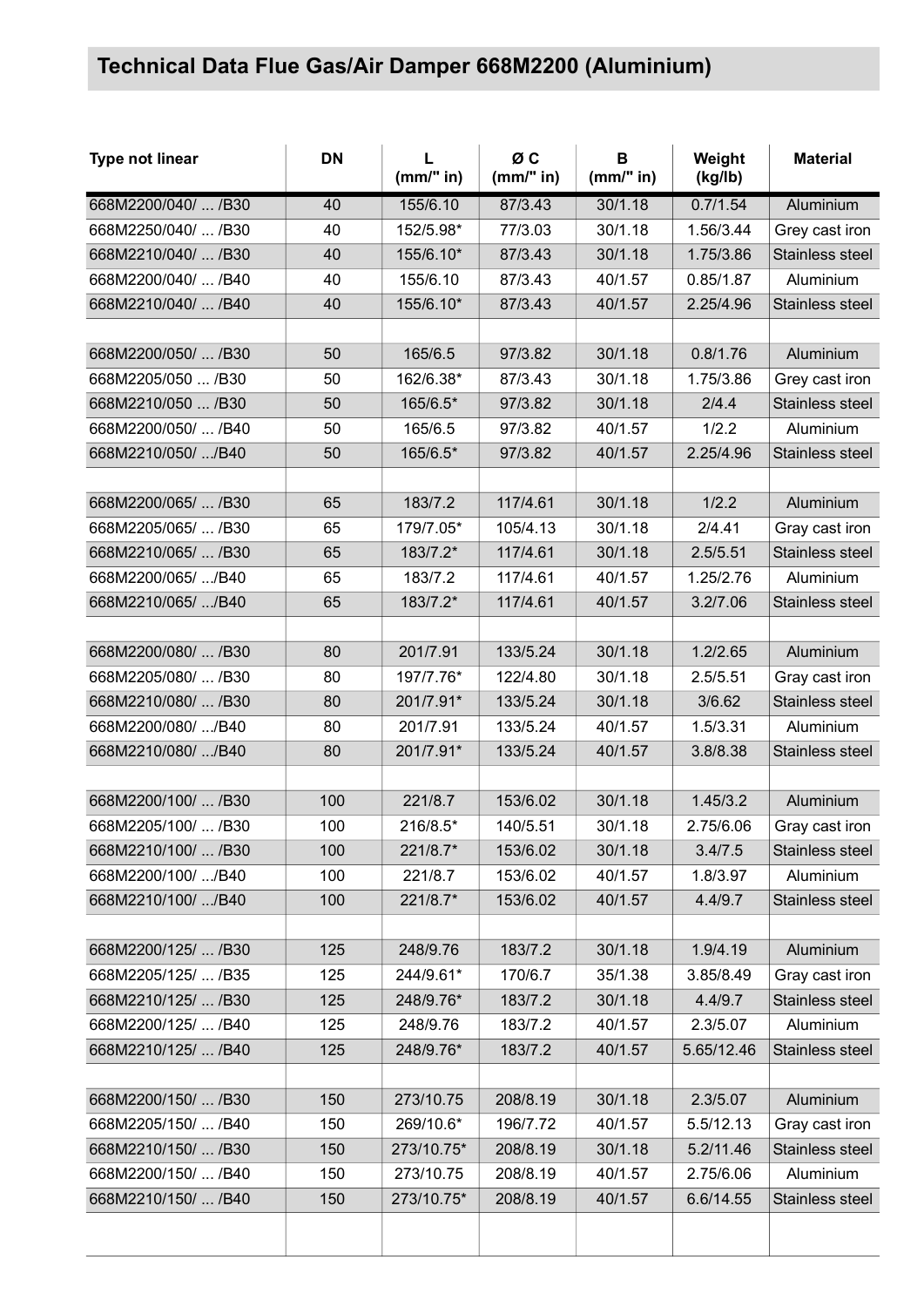| <b>Type not linear</b> | <b>DN</b> | $(mm)$ " in) | ØC.<br>(mm/" in) | в<br>(mm/" in) | Weight<br>(kg/lb) | <b>Material</b> |
|------------------------|-----------|--------------|------------------|----------------|-------------------|-----------------|
| 668M2200/200/  /B40    | 200       | 324/12.76    | 256/10.08        | 40/1.18        | 4.4/9.70          | Aluminium       |
| 668M2205/200/  /B40    | 200       | 324/12.76*   | 256/10.08        | 40/1.18        | 8.5/18.74         | Grev cast iron  |
| 668M2210/200/  /B40    | 200       | 324/12.76*   | 256/10.08        | 40/1.18        | 10.1/22.27        | Stainless steel |

\* For a temperature range up to 450 °C the dimension increases by 100 mm For a temperature range up to 650 °C the dimension increases by 200 mm

All listed nominal diameters of aluminium or stainless steel are available with reduction.

Ordering example for reduction DN100 to DN80: 668M2200/100/080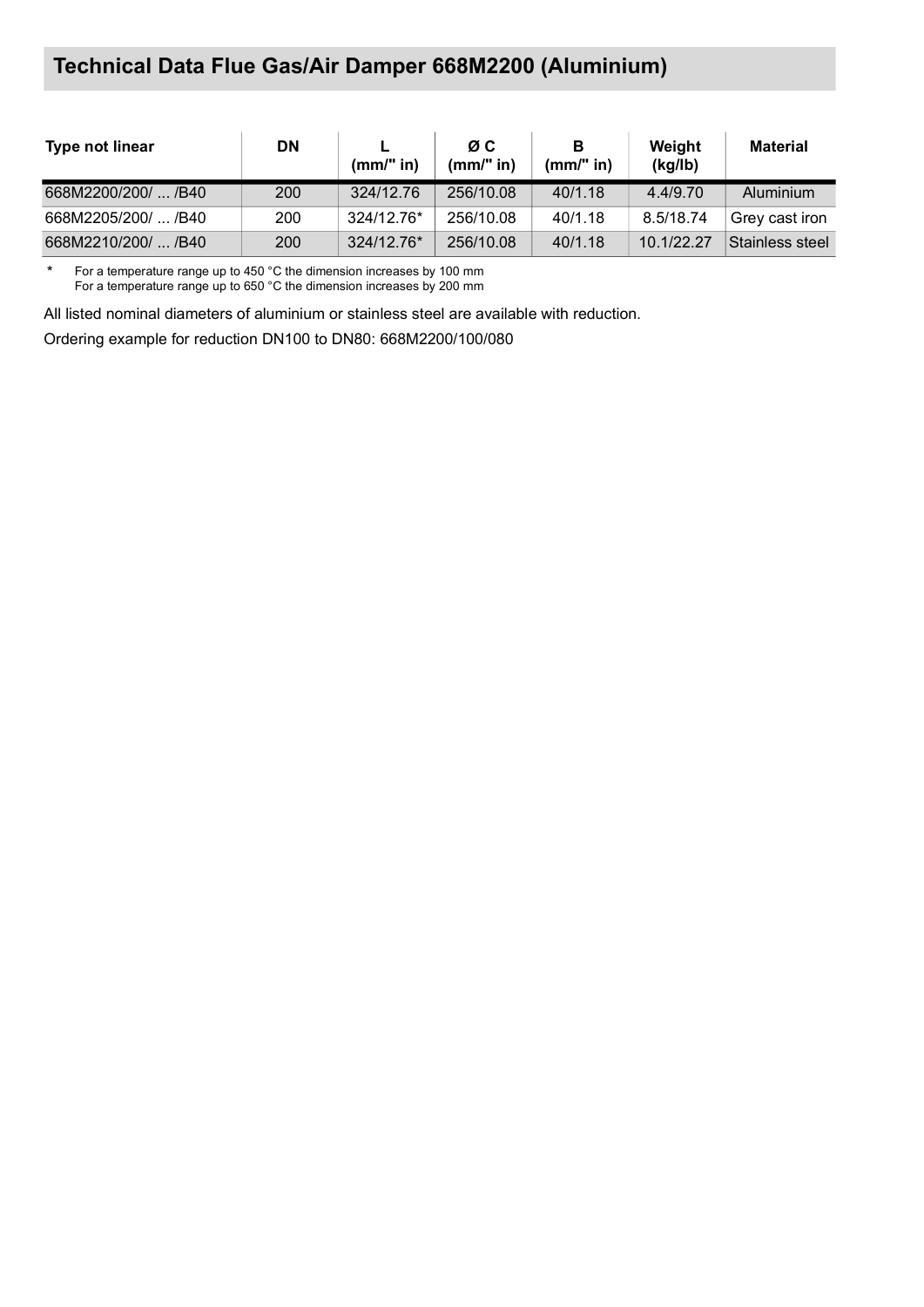### **Order Information**

### **Flue Gas/Air Damper Aluminium up to 100 °C/212 °F**

| <b>Description / Type</b>                                                                                 | Order no. |
|-----------------------------------------------------------------------------------------------------------|-----------|
| Flue Gas/Air Damper:                                                                                      | 668M2200  |
| - shaft end squared 11.1x11.1x11.5 mm / 0.44x0.44x0.45" in                                                |           |
| - for clamping between flanges in acc. to PN6  PN40                                                       |           |
| - suitable for inlet air / flue gas                                                                       |           |
| - flow rate non linear                                                                                    |           |
| - valve disc without stop bar                                                                             |           |
| - sealing of the shaft: NBR                                                                               |           |
| - operating pressure: max. 500 mbar                                                                       |           |
| - for the pressure ratings PN10  PN40 the flap is supplied with mounting sleeves as installation aid      |           |
|                                                                                                           |           |
| Suitable for electric actuator 668M2006, 668M2020, 668M2040 with square socket 11x11 mm / 0.43x0.43" in   |           |
| (IVK11). Incl. installation material and mounting sleeves.                                                |           |
| No separate coupling / console is required. The console is part of the valve.                             |           |
| As the damper does not have a position indicator, we recommend using an actuator with position indicator. |           |

| <b>A10 "NTERNAL DIAMETER""</b>                        | <b>Selection</b> |
|-------------------------------------------------------|------------------|
| <b>INTERNAL DIAMETER DN40</b>                         | 040              |
| <b>INTERNAL DIAMETER DN50</b>                         | 050              |
| <b>INTERNAL DIAMETER DN65</b>                         | 065              |
| <b>INTERNAL DIAMETER DN80</b>                         | 080              |
| <b>INTERNAL DIAMETER DN100</b>                        | 100              |
| <b>INTERNAL DIAMETER DN125</b>                        | 125              |
| <b>INTERNAL DIAMETER DN150</b>                        | 150              |
| INTERNAL DIAMETER DN200                               | 200              |
| <b>A20 "REDUCTION"</b>                                | <b>Selection</b> |
| <b>WITHOUT</b>                                        | 000              |
| DN40 REDUCED TO DN25                                  | 025              |
| DN40/DN50 REDUCED TO DN32                             | 032              |
| DN50/DN65 REDUCED TO DN40                             | 040              |
| DN65/DN80 REDUCED TO DN50                             | 050              |
| DN80/DN100 REDUCED TO DN65                            | 065              |
| DN100/DN125 REDUCED TO DN80                           | 080              |
| DN125/DN150 REDUCED TO DN100                          | 100              |
| DN150/DN200 REDUCED TO DN125                          | 125              |
| DN200 REDUCED TO DN150                                | 150              |
| <b>A30 "TEMPERATURE RANGE"</b>                        | <b>Selection</b> |
| -20 ::: +100 °C/-4 °F  +212 °F                        | 100              |
| A 40 "SEALING OF THE FLAP DISC"                       | <b>Selection</b> |
| NON-TIGHT CLOSING, leakage appr. 1 % of Kvs-value 90° | $\mathbf 0$      |
| TIGHT CLOSING, without leakage                        | D                |